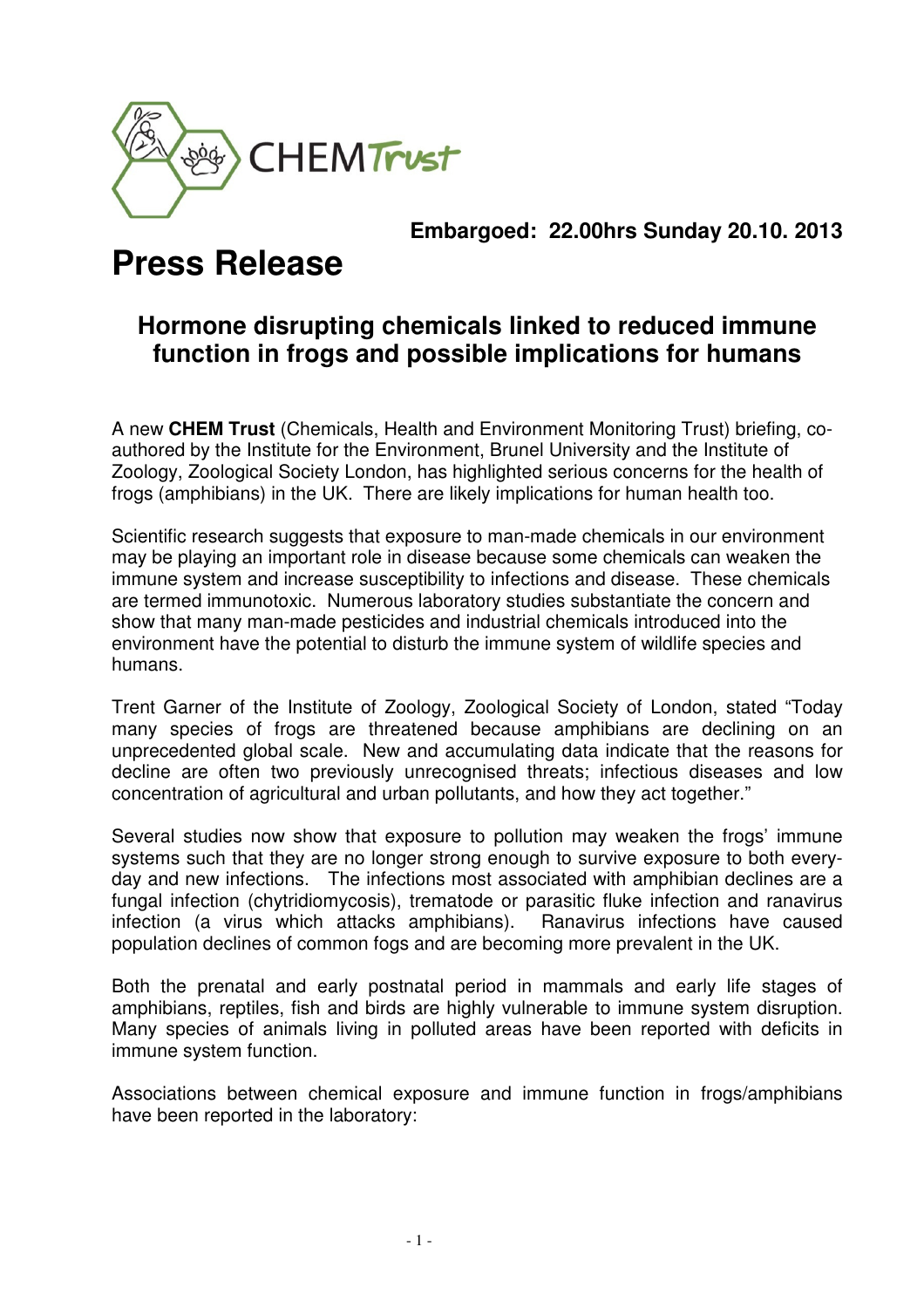- DDT and PCBs (a pesticides and industrial chemical, both of which are now banned in the EU, but still contaminate the environment) are correlated with poor immune responses, parasitic infections and death.
- Very weak (ie at levels found in the environment today) concentrations of the pesticides DDT, dieldrin or malathion injected into frogs had an immune supressing effect similar to cyclophosphamide, a drug used to suppress the immune system and prevent organ rejection in human transplant recipients.
- Very weak (ie at levels found in the environment today) concentrations of atrazine (a pesticides now banned in the EU) have been shown to reduce immune function in amphibians and in the wild has been noted to be regularly accompanied by increased rates of parasitic worm infection, which in turn has resulted in an increase in limb deformities.

Professor Sue Jobling of the Institute for the Environment, Brunel University, and editor of a recent State of the Science WHO/UNEP report on endocrine disrupting chemicals stated "Immunotoxic chemical pollutants can undermine immune function in many wildlife species and do so sometimes at low concentrations which already occur in the environment."

Apart from the chemicals noted above, other chemicals that have been linked with immunotoxic effects in animals include dioxins and furans, DES (diethylstilboestrol) neonicotinoid pesticides and pesticides based on tin and arsenic.

Additionally, it is very important to remember that for many chemicals, whether they affect the function of the immune system is simply not known, because so few chemicals have been tested for such effects.

Wildlife and humans have similarities in how their immune systems function, so the finding of effects of chemicals on the immune systems of wildlife may have implications for human health. More research is urgently needed to understand better the effects of pollutants on the immune system, including the immune system of humans. However, there is evidence to suggest that exposure to chemicals could play a role in the development of immune-related disorders, such as lymphoma and leukaemia and could be at least partially responsible for the increase in these diseases in recent years, but more research is needed. The briefing published today also highlights that the rise in childhood allergies (including asthma) might also be linked to chemicals affecting the functioning of the immune system.

Humans are exposed to numerous man-made chemicals in food, air water and via chemicals leaching out of many consumer products in the home, school and office.

Potential exists for widespread immunotoxicity in humans and wildlife because of the worldwide lack of appropriate testing strategies to identify immunotoxic chemicals and lack of protective standards.

Elizabeth Salter Green, Director of CHEM Trust stated "The EU needs to take a lead on identifying and controlling our exposure to immunotoxic chemicals. Evidence is mounting re exposure to consumer chemicals and impacts on the immune system. Strategies need to be put in place and implemented to address these shortfalls." **END**